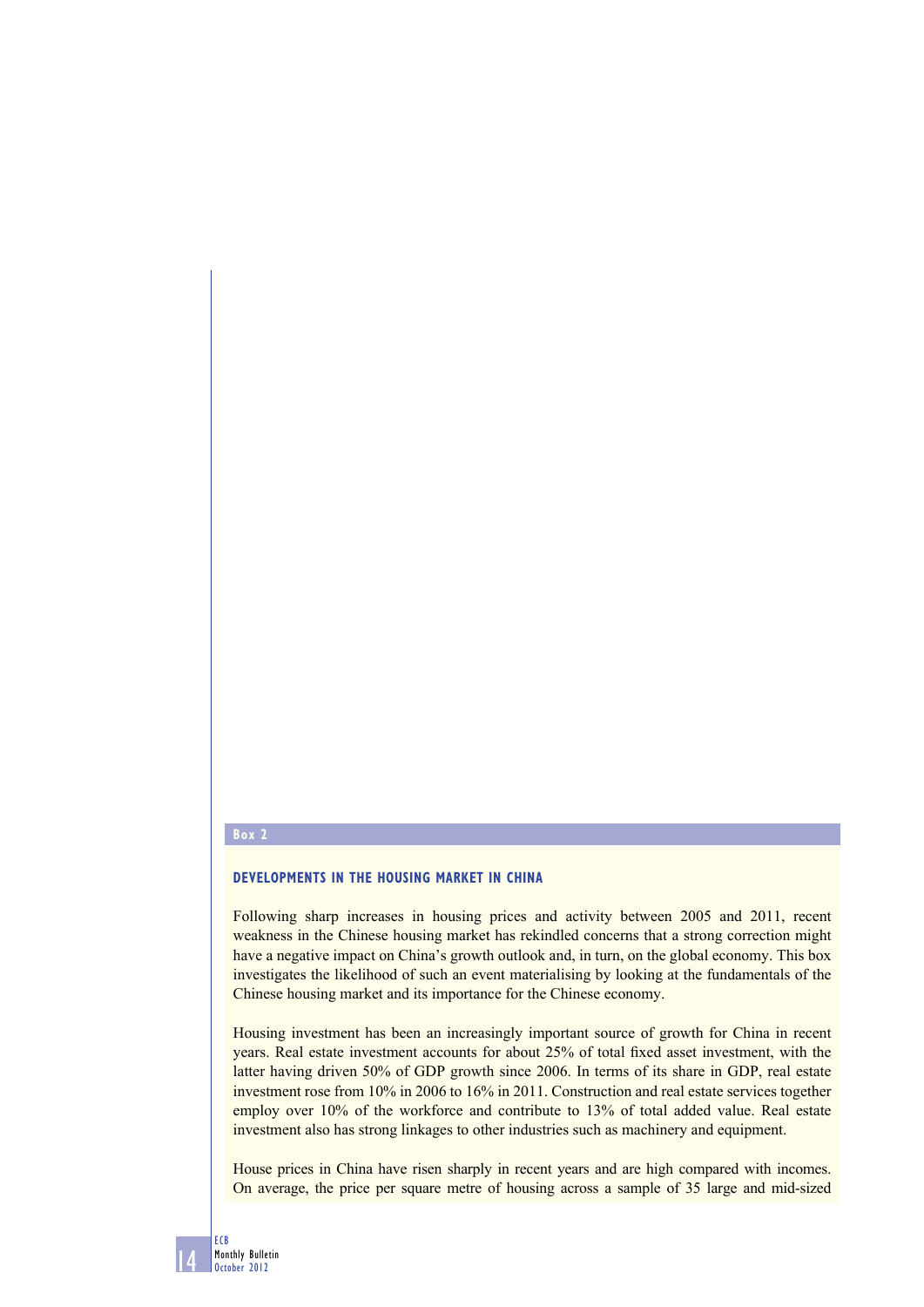## **ECONOMIC AND MONETARY DEVELOPMENTS**

The external environment of the euro area

Chinese cities nearly tripled between 1999 and 2011, although this average masks great disparities. The price of a  $100 \text{ m}^2$  house expressed in multiples of the annual disposable income of an average family of 3.3 persons also varies widely, from 4.4 times yearly income in peripheral cities (Hohhot, Inner Mongolia), to close to 16 in large, booming cities such as Beijing and Shenzhen (see Chart A). On average, the ratio fell between 1999 and 2011 as disposable income rose faster than the square metre price (11% compared with 9% annually – see the red dotted line in Chart B).

However, when one considers the increase in the size of the average house, a different picture begins to emerge. Over recent years, living space has increased from an average of 19.4  $m<sup>2</sup>$ per capita in 1999 to 32.7  $m<sup>2</sup>$  in 2011, while the average household size has decreased from 3.6 persons to 3.1, implying that the average house has grown from 70  $\text{m}^2$  to 101  $\text{m}^2$ . As a result, the price of the average house (expressed in multiples of income) rose from 6.4 in 1999 to 8.6 in 2011 (see the blue line in Chart B).

While housing investment and house prices have risen sharply in recent years, a number of factors suggest that a sharp correction seems unlikely. First, housing demand remains high on account of continuing urbanisation. In addition, new construction partly reflects the replacement of old, low-quality housing, and does not add to the net housing supply. At the same time, tight administrative restrictions, in particular on the purchase of second and third homes, discourage speculation. Should the housing market suddenly cool off, such measures could be reversed in order to stimulate demand, as could the recent preference for larger housing in case of affordability concerns. Finally, the overhang of unsold housing owing to the recent cooling of the real estate market has recently begun to decline in major cities such as Beijing.



## x-axis: price of a 100 m2 house in yearly disposable income in 2011 y-axis: percentage increase in price per square metre, 1999-2011 500 500 450 450  $\bullet$ ä 400 400 ÷ 350 350 Shanghai Shenzhen 300 300 250 250 Hohhot  $\ddot{\phantom{0}}$  $\ddot{\bullet}$ **Beijing**  $200$ 200 A 35-city average 150 150 100  $\frac{1}{18}$  100 4 6 8 10 12 14 16 18

Sources: National Bureau of Statistics of China and ECB

calculations.





Notes: The price of a  $100 \text{ m}^2$  house is based on a constant family size and living space per person. The price of an average house takes into account changes in family size and living space per person.